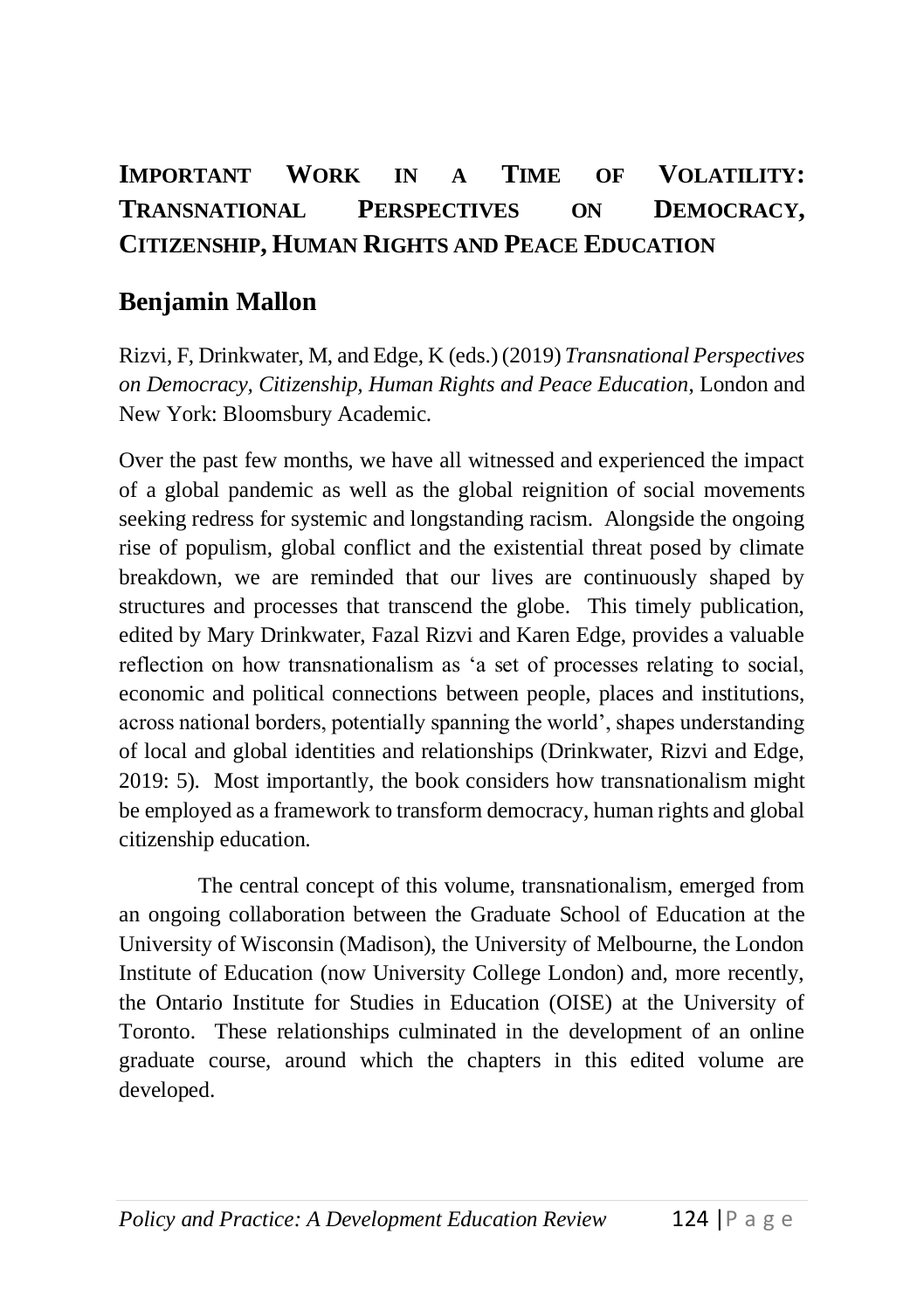The book begins with an exploration of how educational policy and practice has been shaped by transnational processes, which are not simply constructed by governments and corporations, but are also driven by people. In a chapter of particular importance in light of the rise of populism against the backdrop of climate breakdown, Fazal Rizvi provides a deep consideration of how global mobility, in all its forms, has shaped the economic, political and cultural reconfiguration of the world. Transnationalism in this context presents significant opportunities, but also significant risks, particularly for the most vulnerable, and raises the question of how education can support learners living with such realities. Rizvi considers typical responses to this challenge, before making a compelling argument that the concept of 'everyday cosmopolitanism' (Rizvi, 2019: 45) can support learners to consider and reflect on their sense of place within an interdependent and interconnected world, and to explore their responsibilities in relation to possible global solutions.

The second section of the book explores democracy and democratic education in four different contexts. Stemming from research in Kenya, Mary Drinkwater argues through a critical, decolonial framework, that the 'thinning' of democracy as a result of neo-liberal globalisation, requires a new narrative of robust global democracy. Drawing on Ancient Greek conceptions of participation, African and indigenous knowledge, and Hannah Arendt's ideas around action and pluralism (Arendt, 1958), Drinkwater argues that, to support young people's engagement with active global citizenship, educational practices should be underpinned by a more global narrative of democracy.

For those readers interested in higher and adult education, Tristan McCowan provides a fascinating analysis of alternative higher education (HE) institutions in Brazil. Considering whether it is possible for radical transformative education to exist within the mainstream, McCowan explores institutions on either side of, as well as those straddling the line separating mainstream and non-mainstream education. Through their alternative conceptions of access, curriculum and governance, including those with deep connections to marginalised local groups, pan-Latin American connections and transatlantic connections to African countries, these institutions depart from mainstream HE provision. However, McCowan also identifies the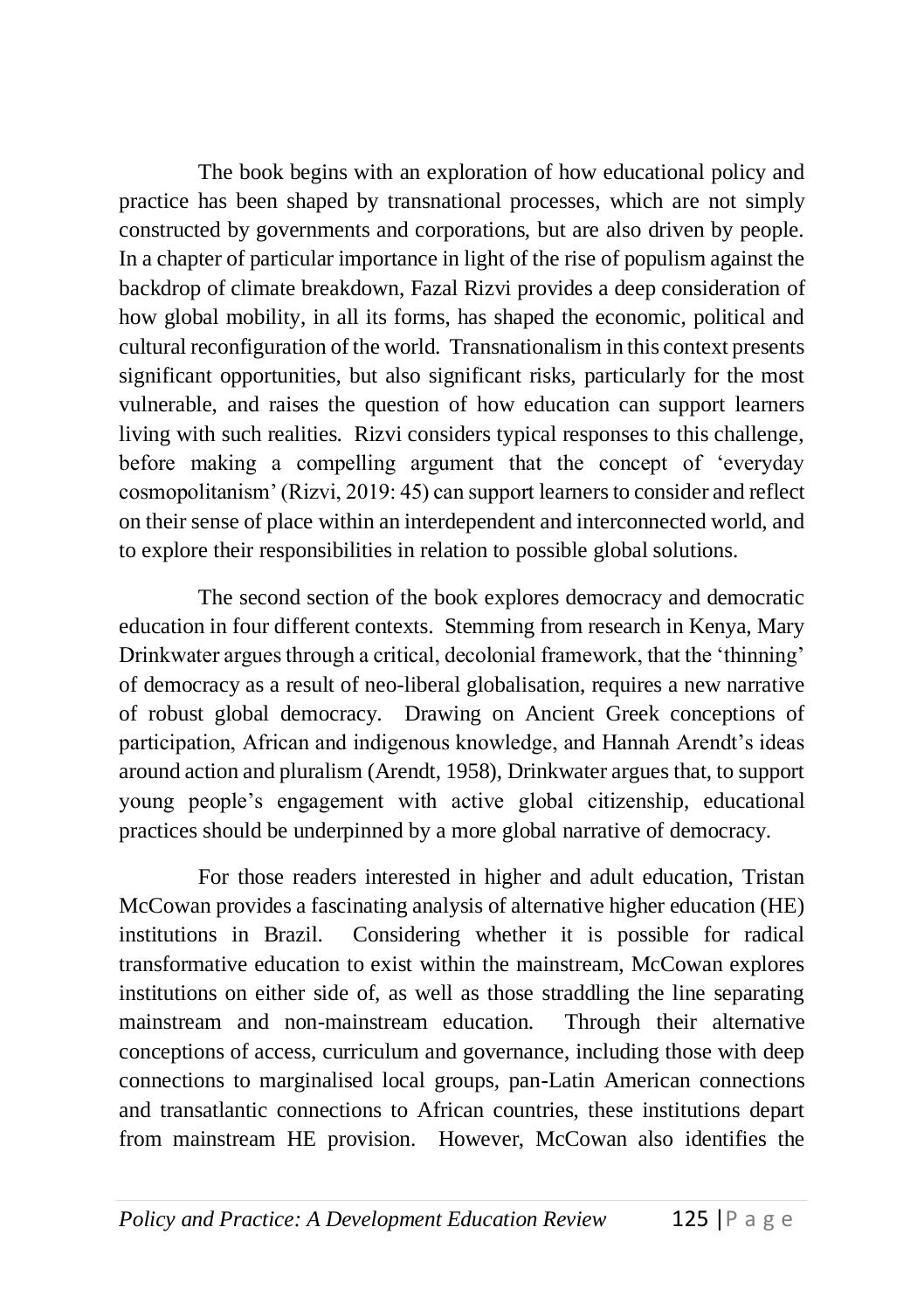challenges of resourcing and recognition that are experienced by those seeking to develop radical alternatives from inside and outside the Brazilian education mainstream.

Within a Canadian context scarred by processes of violence, the chapter by Reva Joshee, argues that approaches grounded in a Gandhian inspired 'slow peace' (Joshee, 2019: 97) can support the positive transformation of diversity and social justice policy. This chapter raises important questions as to how the development of policy can be supported by truly inclusive processes. The chapter by Karen Edge highlights the importance of transnational comparative analysis, as research considering educational leadership in England, the United States (US) and Canada, exposes significant learnings. Edge explores how processes of educational decentralisation, whilst holding potential for democratisation of knowledge and expertise, may lead to the reproduction of the very narrowness those from certain perspectives are seeking to overcome.

The third section of the book considers how a focus on transnationalism and transnational perspectives may shape citizenship and global citizenship education. The opening chapter of this section will be of particular interest to those concerned with global citizenship education (GCE) in the formal education system, in which Mark Evans provides a useful overview of early characterisations of GCE's learning goals, practices and orientations. With a specific reference to the development of GCE in Canada, Evans charts the challenges facing a widening and deepening citizenship education, namely barriers to practical implementation, the need for sophisticated pedagogies and the importance of the incorporation of a justice lens. Delving deeper into the historical roots of educational cosmopolitanism, Julie McLeod provides a rigorous overview of what Fuchs (2004: 757, cited in McLeod, 2019: 159) describes as an 'institutionalised internationalisation' of education. Focusing on the interwar years, McLeod considers, with a particular focus on the Australian context, how the League of Nations and the International Bureau of Education (IBE) sought to influence the content and outcomes of educational practices. This chapter provides a meaningful analysis of the processes of internationalisation, alongside important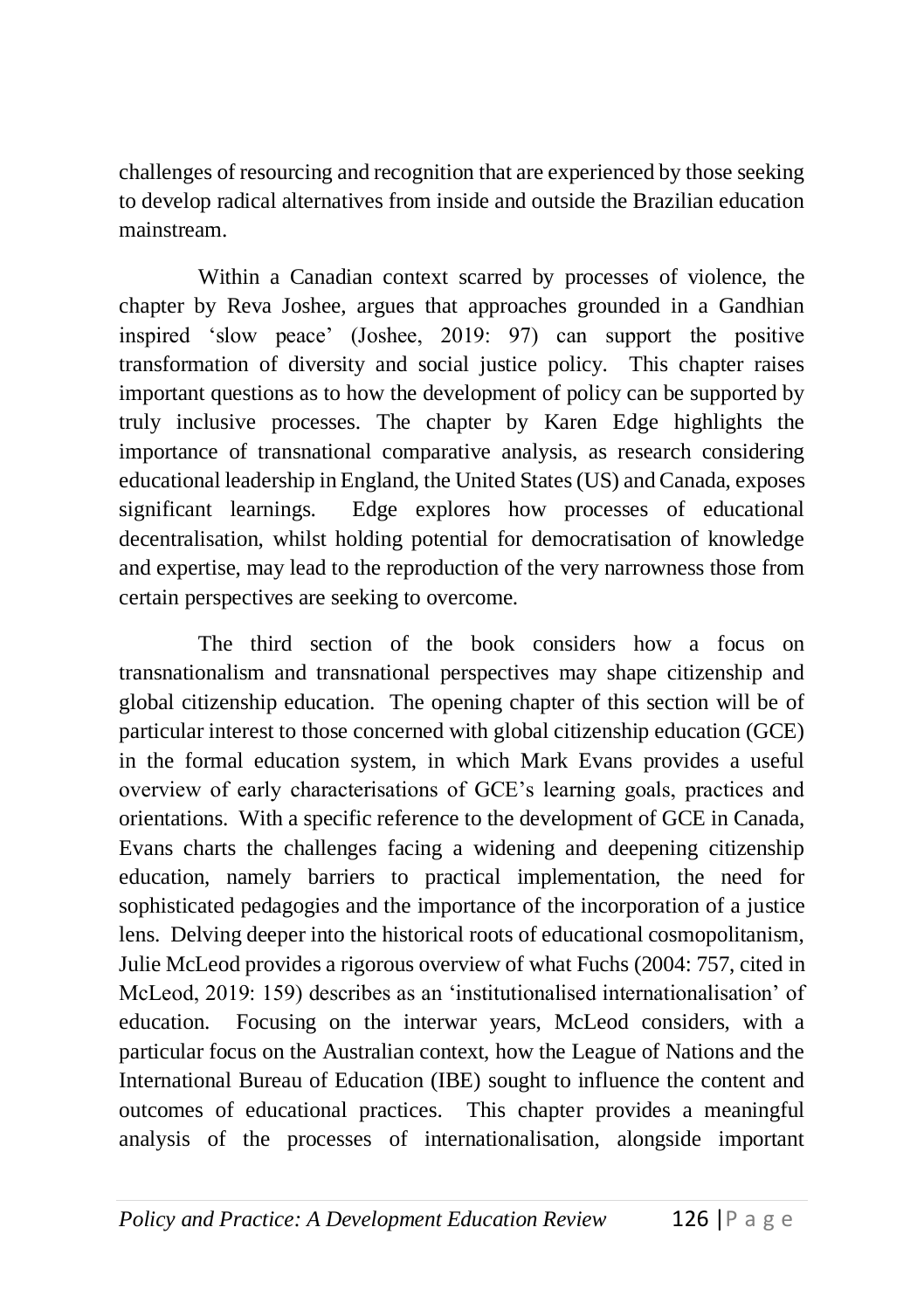developments in progressive education, but also highlights how current agendas and debates may be shaped by deep rooted and potentially exclusionary conceptualisations of global citizenship.

In the third chapter of the section, Hugh Starkey provides a strong argument for the employment of a right-based citizenship education approach to achieving the United Nations Educational, Scientific and Cultural Organisation's (UNESCO) challenge of 'learning to live together' (Delors, 1996: 91). Starkey draws on ideas of cosmopolitan citizenship, where practice can support young people's action to defend their rights and the rights of others. Starkey considers the evidence supporting the efficacy of the Rights Respecting Schools Award in the United Kingdom, identifying the potential of the Convention of the Rights of the Child to inform school policies and practices, but also noting the shortfalls in addressing broader questions of global injustice. Drawing upon empirical research, Ann Phoenix clearly demonstrates how language brokering represents an important act of citizenship for young people as they support their transnational families to negotiate lives in new countries and contribute to society through their work. The global nature of these actions, Phoenix argues, can provide the basis for future global citizenship.

The fourth and final section of the book utilises transnationalism as a lens to explore peace-building, peace education and human rights education. Stephane Chatelier provides a philosophical negotiation of the space between cultural relativism and cultural imperialism in his chapter exploring humanism and education. Focusing on the contemporary work of UNESCO, Chatelier considers philosophical, ethical and political critiques of humanism, moving from a particular focus on post-colonial theory to consider human rights and globalisation. Chatelier argues that negotiated humanism and human rights may inform education which seeks to address such significant challenges. Considering the challenges and possibilities of peace education in Pakistan, Sarfaroz Niyozov and Munir Lalani provide a particularly interesting historical background to the forms of violence and conflict that have shaped the region. The chapter considers how education has both supported and suffered from violence, with extreme consequences for those young people within the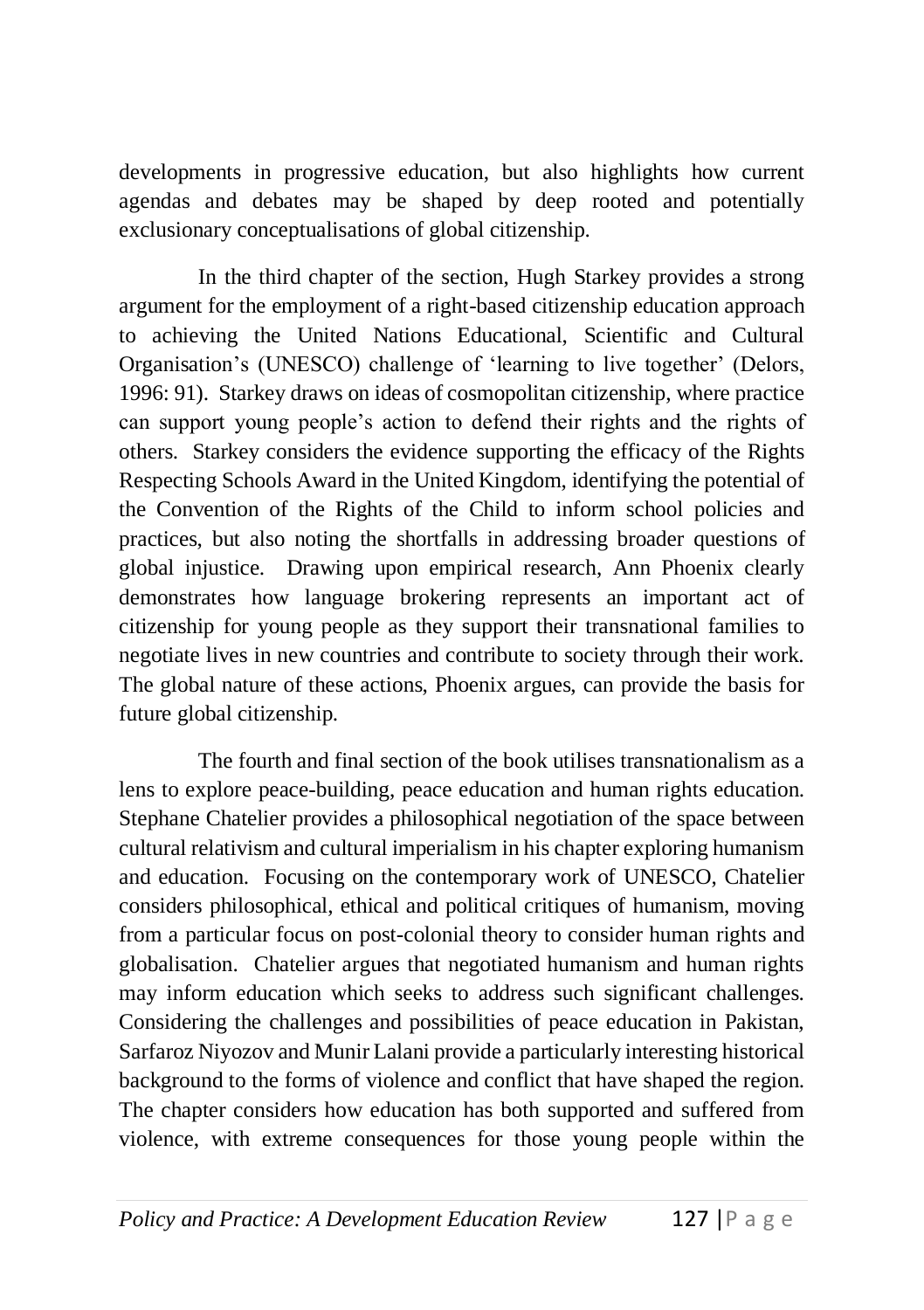education system. Niyozov and Lalani then explore the potential of a model of peace education, with reflections on the work taking place in Aga Khan University's Institute for Educational Development.

In the book's final chapter, Kathy Bickmore explores the experiences of young people in Mexico, Bangladesh and Canada to investigate how social conflict is both experienced in day to day life, and as a part of school curricula addressing these issues. Bickmore draws together a wealth of literature on conflict, violence and peace to illustrate a very useful model comprising the direct, cultural and socio-structural dimensions of conflict and peacebuilding education. Qualitative research in the three contexts unearths young people's experiences of direct gender-based violence and conflict and socio-cultural dimensions of gendered conflict, yet reveals that these issues were, for the most part, not addressed within the classroom. This chapter illustrates the significant risks faced by young people, particularly young women, as they negotiate conflict and violence in their lives, and highlights how a transnational perspective can shed light on globally shared experiences which necessitate responses from educators working in very different contexts.

In summary, the book skilfully situates debates within the complex and dynamic landscape of transnationalism. For those working in higher education, the entirety of the book provides a useful insight into the content and development process of a transnational education programme. Those engaged with educational policy will find important critical perspectives on policy development. For those working as educators in the areas of GCE / development education (DE), particularly those focused on human rights, peacebuilding and migration, several chapters provide valuable theoretical perspectives on these issues. For those working with young people, the chapters from Starkey, Phoenix and Bickmore in particular will stimulate important reflection. Ultimately, the publication offers a great deal for those seeking theoretical frameworks and practical insights to support the positive transformation of educational policies and practices.